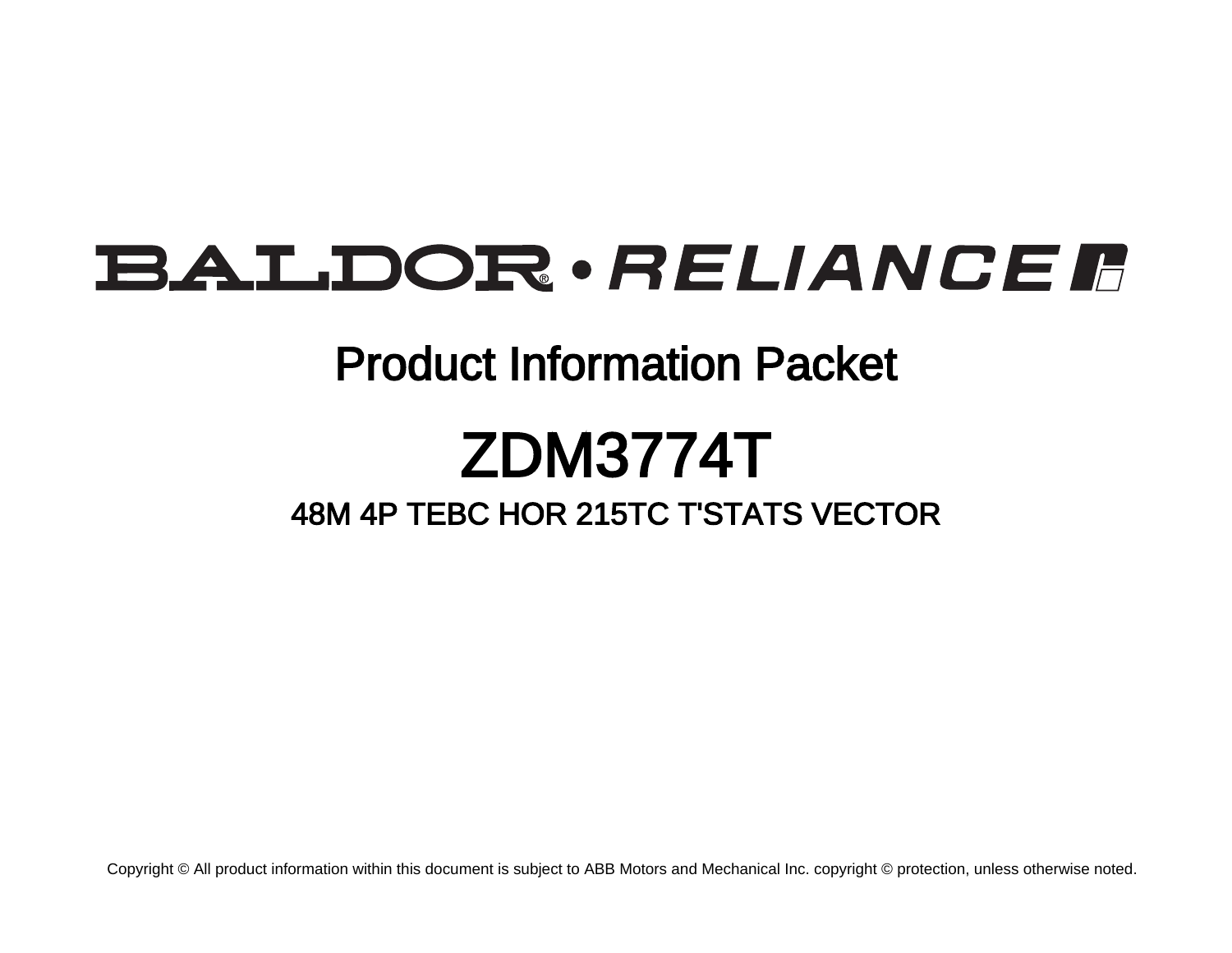#### BALDOR · RELIANCE F Product Information Packet: ZDM3774T - 48M 4P TEBC HOR 215TC T'STATS VECTOR

| <b>Part Detail</b>                                               |           |             |            |             |        |                      |            |  |
|------------------------------------------------------------------|-----------|-------------|------------|-------------|--------|----------------------|------------|--|
| PRD/A<br>Revision:<br>Change #:<br>No<br>Status:<br>Proprietary: |           |             |            |             |        |                      |            |  |
| Type:                                                            | AC        | Elec. Spec: | 07WGX776   | CD Diagram: | CD0005 | Mfg Plant:           |            |  |
| Mech. Spec:                                                      | 07D515    | Layout:     | 07LYD515   | Poles:      | 04     | <b>Created Date:</b> | 03-12-2019 |  |
| Base:                                                            | <b>RG</b> | Eff. Date:  | 04-16-2021 | Leads:      | 9#14   |                      |            |  |

| <b>Specs</b>                           |                         |                                  |                              |
|----------------------------------------|-------------------------|----------------------------------|------------------------------|
| <b>Catalog Number:</b>                 | ZDM3774T                | <b>Insulation Class:</b>         | H.                           |
| Enclosure:                             | <b>TEBC</b>             | <b>Inverter Code:</b>            | <b>Inverter Duty</b>         |
| Frame:                                 | 215TC                   | <b>KVA Code:</b>                 | H                            |
| <b>Frame Material:</b>                 | Iron                    | <b>Lifting Lugs:</b>             | <b>Standard Lifting Lugs</b> |
| Motor Letter Type:                     | Three Phase             | Locked Bearing Indicator:        | Locked Bearing               |
| Output @ Frequency:                    | 10.000 HP @ 60 HZ       | Motor Lead Quantity/Wire Size:   | 9 @ 14 AWG                   |
| Synchronous Speed @ Frequency:         | 1800 RPM @ 60 HZ        | <b>Motor Lead Exit:</b>          | Ko Box                       |
| Voltage @ Frequency:                   | 230.0 V @ 60 HZ         | <b>Motor Lead Termination:</b>   | <b>Flying Leads</b>          |
|                                        | 460.0 V @ 60 HZ         | Motor Type:                      | 0748M                        |
| XP Class and Group:                    | None                    | <b>Mounting Arrangement:</b>     | F1                           |
| <b>XP Division:</b>                    | Not Applicable          | <b>Power Factor:</b>             | 82                           |
| <b>Agency Approvals:</b>               | <b>UR</b>               | <b>Product Family:</b>           | <b>General Purpose</b>       |
|                                        | <b>CSA</b>              | Pulley End Bearing Type:         | Ball                         |
| <b>Auxillary Box:</b>                  | No Auxillary Box        | <b>Pulley Face Code:</b>         | C-Face                       |
| <b>Auxillary Box Lead Termination:</b> | None                    | <b>Pulley Shaft Indicator:</b>   | Standard                     |
| <b>Base Indicator:</b>                 | Rigid                   | <b>Rodent Screen:</b>            | None                         |
| <b>Bearing Grease Type:</b>            | Polyrex EM (-20F +300F) | <b>RoHS Status:</b>              | <b>ROHS COMPLIANT</b>        |
| <b>Blower:</b>                         | <b>BLOWER</b>           | <b>Shaft Extension Location:</b> | <b>Pulley End</b>            |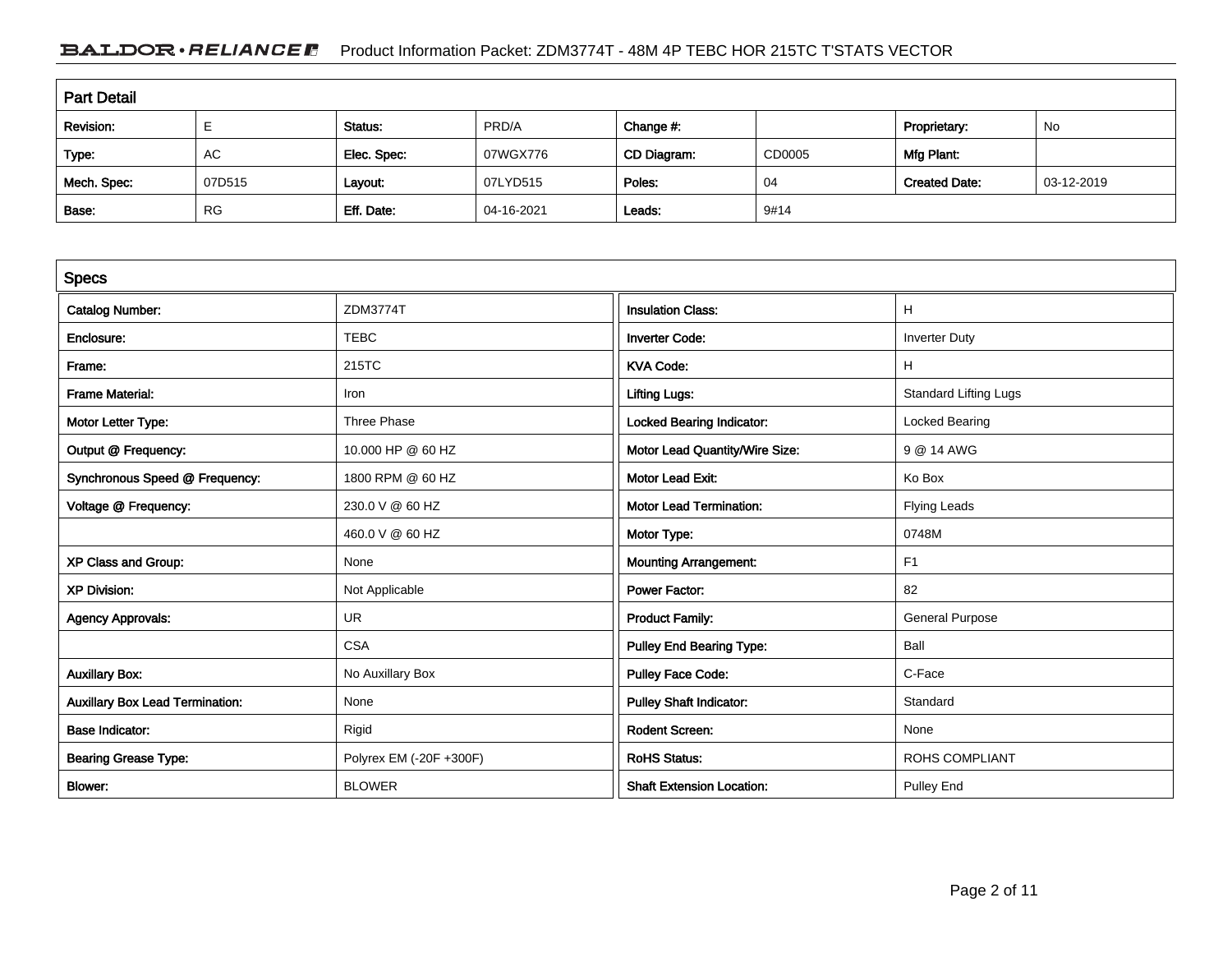| Current @ Voltage:                    | 12.500 A @ 460.0 V        | <b>Shaft Ground Indicator:</b>     | No Shaft Grounding         |
|---------------------------------------|---------------------------|------------------------------------|----------------------------|
|                                       | 25,000 A @ 230.0 V        | <b>Shaft Rotation:</b>             | Reversible                 |
| Design Code:                          | $\mathsf{A}$              | <b>Shaft Slinger Indicator:</b>    | No Slinger                 |
| Drip Cover:                           | No Drip Cover             | <b>Speed Code:</b>                 | Single Speed               |
| Duty Rating:                          | <b>CONT</b>               | <b>Motor Standards:</b>            | <b>NEMA</b>                |
| <b>Electrically Isolated Bearing:</b> | Not Electrically Isolated | <b>Starting Method:</b>            | Direct on line             |
| <b>Feedback Device:</b>               | <b>ENCODER</b>            | Thermal Device - Bearing:          | None                       |
| <b>Front Face Code:</b>               | Encoder/Feedback Device   | Thermal Device - Winding:          | Normally Closed Thermostat |
| Front Shaft Indicator:                | None                      | <b>Vibration Sensor Indicator:</b> | No Vibration Sensor        |
| <b>Heater Indicator:</b>              | No Heater                 | <b>Winding Thermal 1:</b>          | None                       |
|                                       |                           | <b>Winding Thermal 2:</b>          | None                       |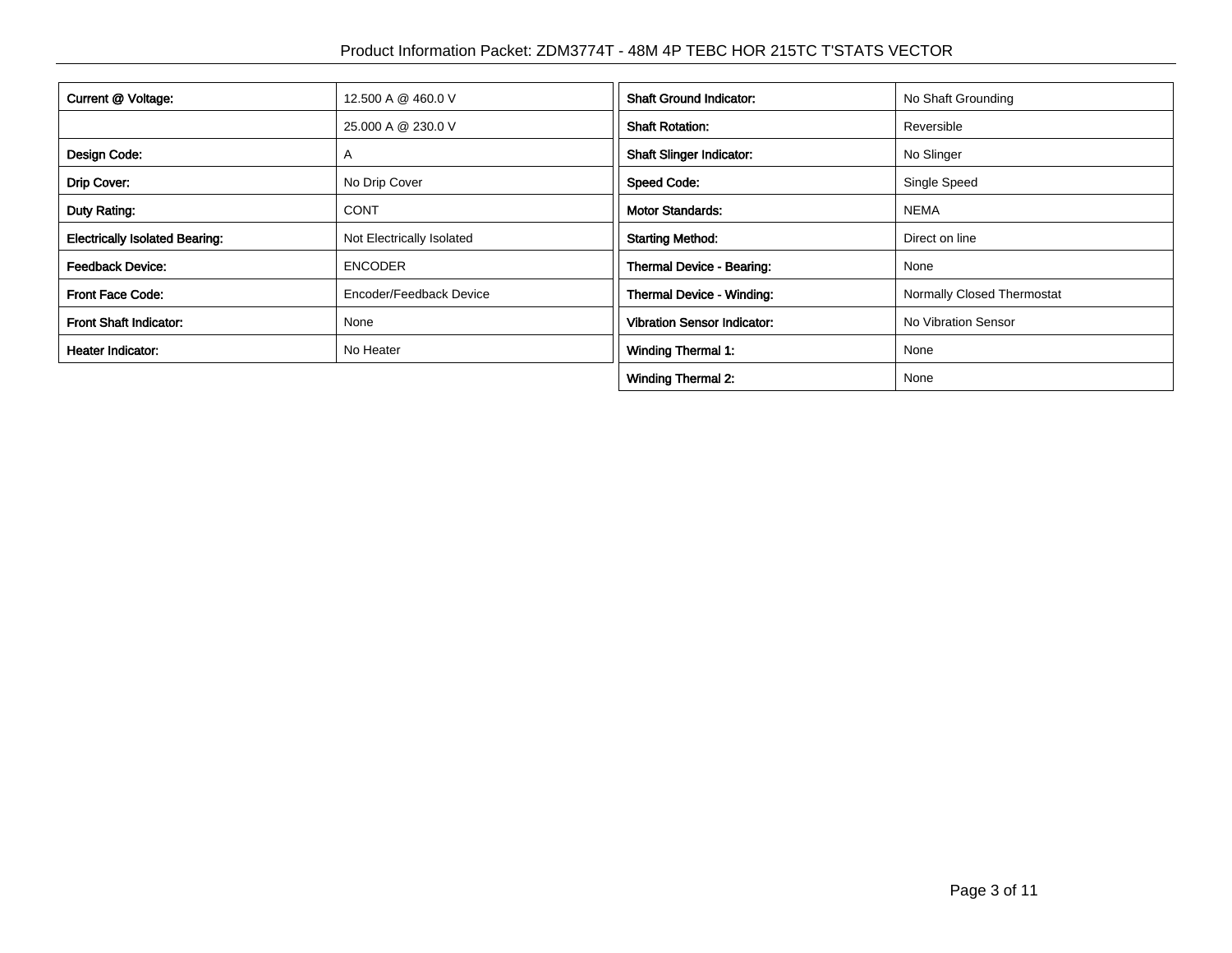#### BALDOR · RELIANCE F Product Information Packet: ZDM3774T - 48M 4P TEBC HOR 215TC T'STATS VECTOR

| Nameplate NP1167L  |                     |    |                     |               |            |  |
|--------------------|---------------------|----|---------------------|---------------|------------|--|
|                    | CAT NO ZDM3774T     |    |                     |               |            |  |
|                    | SPEC. 07D515X776Z1  |    |                     |               |            |  |
| FRAME 215TC        |                     |    |                     | $HP$ 10 TE    |            |  |
|                    | VOLTS 230/460       |    |                     |               |            |  |
| MAG CUR 10.2/5.1   |                     |    |                     | $FLA$ 25/12.5 |            |  |
|                    | $RPM$ 1760          |    | <b>RPM MAX 6000</b> |               |            |  |
| $HZ$ 60            |                     |    | PH 3                | CLASS H       |            |  |
| SER.F. $1.00$      |                     |    | DES A               |               | SLHZ $1.3$ |  |
| NEMA-NOM-EFF 92.4  |                     |    | $WK2$ 1.18          |               |            |  |
| <b>BLWR V</b>      |                     | PH |                     | HZ            | Α          |  |
|                    | RATING 40C AMB-CONT |    |                     |               |            |  |
| <b>DE BRG</b> 6307 |                     |    | <b>ODE BRG</b> 6206 |               |            |  |
|                    | $CC$ 010A           | SN |                     |               |            |  |
|                    |                     |    |                     |               |            |  |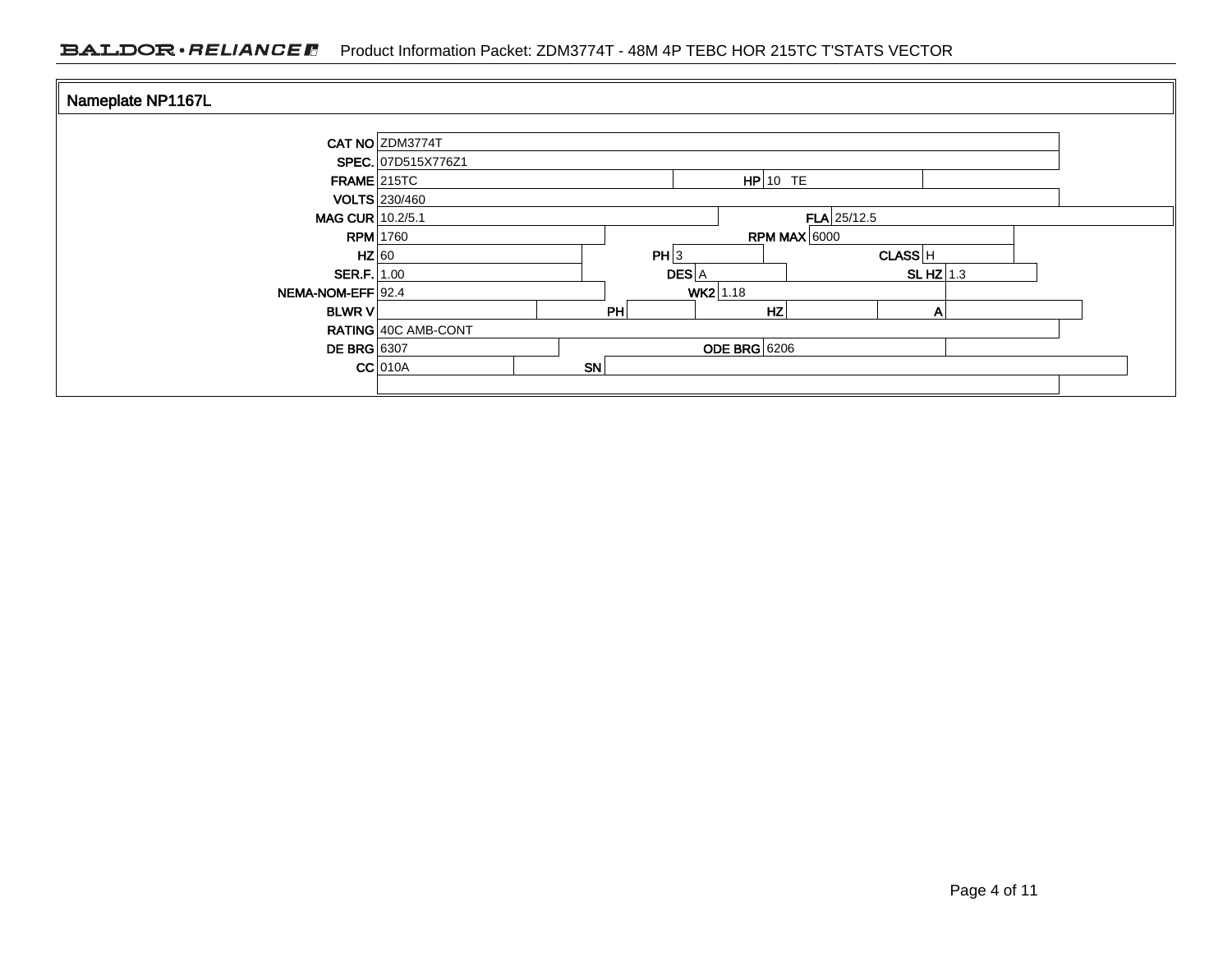| <b>Parts List</b>  |                                            |          |  |  |  |  |
|--------------------|--------------------------------------------|----------|--|--|--|--|
| <b>Part Number</b> | Description                                | Quantity |  |  |  |  |
| SA371158           | SA 07D515X776Z1                            | 1.000 EA |  |  |  |  |
| RA360838           | RA 07D515X776Z1                            | 1.000 EA |  |  |  |  |
| HW3201A05          | 3/8-16 EYEBOLT                             | 1.000 EA |  |  |  |  |
| 09CB3002SP         | CB W/1.38 LEAD HOLE FOR 37, 39, 307 & 30   | 1.000 EA |  |  |  |  |
| 09GS1000SP         | GASKET-CONDUIT BOX, 1/16 THICK LEXIDE      | 1.000 EA |  |  |  |  |
| 51XW2520A12        | .25-20 X .75, TAPTITE II, HEX WSHR SLTD    | 2.000 EA |  |  |  |  |
| 59XW2520G07        | .25-20X.44, HEX SER WSHR, TAPTITE 2, GREEN | 1.000 EA |  |  |  |  |
| 37EP1100B61        | FR TEBC 206 BRG W/ GRSR & THRU-SHAFT ENC   | 1.000 EA |  |  |  |  |
| HW4500A01          | 1641B(ALEMITE)400 UNIV, GREASE FITT        | 1.000 EA |  |  |  |  |
| HW5100A06          | W2420-025 WVY WSHR (WB)                    | 1.000 EA |  |  |  |  |
| 37EP1300A01SP      | FACE MT ENDPLATE-ENCL-307 BRG-213TC-215T   | 1.000 EA |  |  |  |  |
| HW4500A01          | 1641B(ALEMITE)400 UNIV, GREASE FITT        | 1.000 EA |  |  |  |  |
| 10XN2520A30        | HEX HD CAP SCREW-STD THD-.25 X 20 THD PE   | 4.000 EA |  |  |  |  |
| HW1001A25          | LOCKWASHER 1/4, ZINC PLT .493 OD, .255 I   | 4.000 EA |  |  |  |  |
| XY3118A12          | 5/16-18 HEX NUT DIRECTIONAL SERRATION      | 4.000 EA |  |  |  |  |
| 10XN2520A08        | 1/4-20X1/2 HEX HEAD CAP                    | 2.000 EA |  |  |  |  |
| 09CB3501SP         | CONDUIT BOX LID FOR 09CB3001 & 09CB3002    | 1.000 EA |  |  |  |  |
| 09GS1013SP         | GS FOR 09CB3501, 12CB1500 & 12CB1503 LID   | 1.000 EA |  |  |  |  |
| 51XW2520A12        | .25-20 X .75, TAPTITE II, HEX WSHR SLTD    | 2.000 EA |  |  |  |  |
| HA1005A11          | SLINGER, OD 2.00, ID 1.15,                 | 1.000 EA |  |  |  |  |
| HW2501F21          | KEY, 5/16 SQ X 2.375                       | 1.000 EA |  |  |  |  |
| HA7000A02          | KEY RETAINER RING, 1 1/8 DIA, 1 3/8 DIA    | 1.000 EA |  |  |  |  |
| 85XU0407S04        | 4X1/4 U DRIVE PIN STAINLESS                | 2.000 EA |  |  |  |  |
| LB1115N            | LABEL, LIFTING DEVICE (ON ROLLS)           | 1.000 EA |  |  |  |  |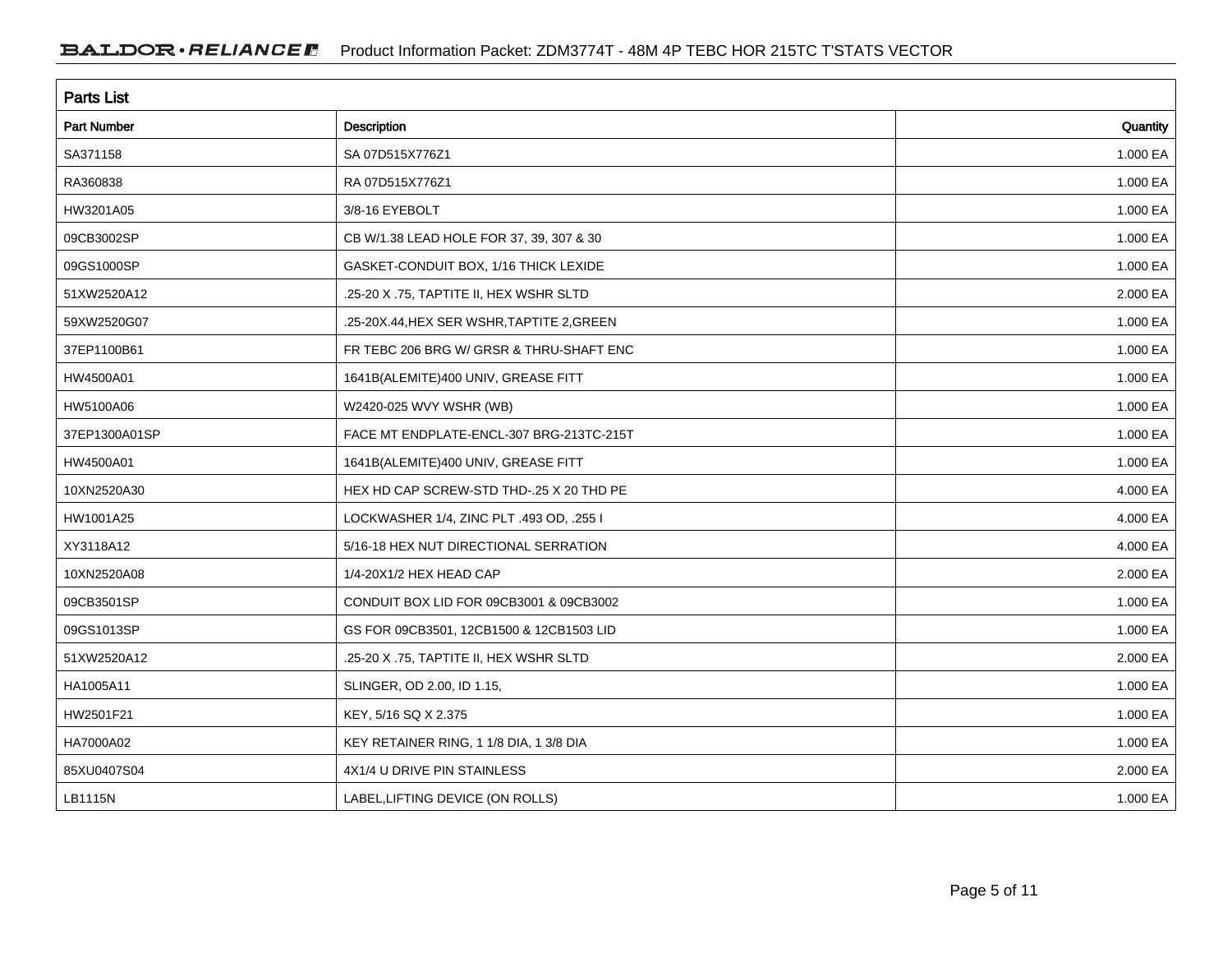| Parts List (continued) |                                          |          |  |  |  |  |
|------------------------|------------------------------------------|----------|--|--|--|--|
| <b>Part Number</b>     | Description                              | Quantity |  |  |  |  |
| MJ1000A02              | GREASE, POLYREX EM EXXON                 | 0.050 LB |  |  |  |  |
| BLWM07-F               | 307 BLOWER ASSY. (07FH4015 & EF5100) F1, | 1.000 EA |  |  |  |  |
| MG1000G27              | MED CHARCOAL METALLIC GREY 400-0096      | 0.036 GA |  |  |  |  |
| OE5011A04              | HS25 ENCODER ASSY - TEBC                 | 1.000 EA |  |  |  |  |
| HA3104A32              | THRUBOLT- 5/16-18 X12.750                | 4.000 EA |  |  |  |  |
| LB1119N                | <b>WARNING LABEL</b>                     | 1.000 EA |  |  |  |  |
| LC0145B01              | <b>CONNECTION LABEL</b>                  | 1.000 EA |  |  |  |  |
| 07PA1011               | PKG GRP, 07 CAST IRON PK1181             | 1.000 EA |  |  |  |  |
| 10XL3808A28            | 3/8 X 1 3/4" LAG SCREW                   | 3.000 EA |  |  |  |  |
| MN416A01               | TAG-INSTAL-MAINT no wire (2100/bx) 4/22  | 1.000 EA |  |  |  |  |
| NP1167L                | SS VEC UL CSA CC                         | 1.000 EA |  |  |  |  |
| MJ5004A05              | #242-21 LOCTITE GENERAL PURPOSE MED. STR | 0.005 EA |  |  |  |  |
| PE-0000001             | ZRTG PE ASSEMBLY                         | 1.000 EA |  |  |  |  |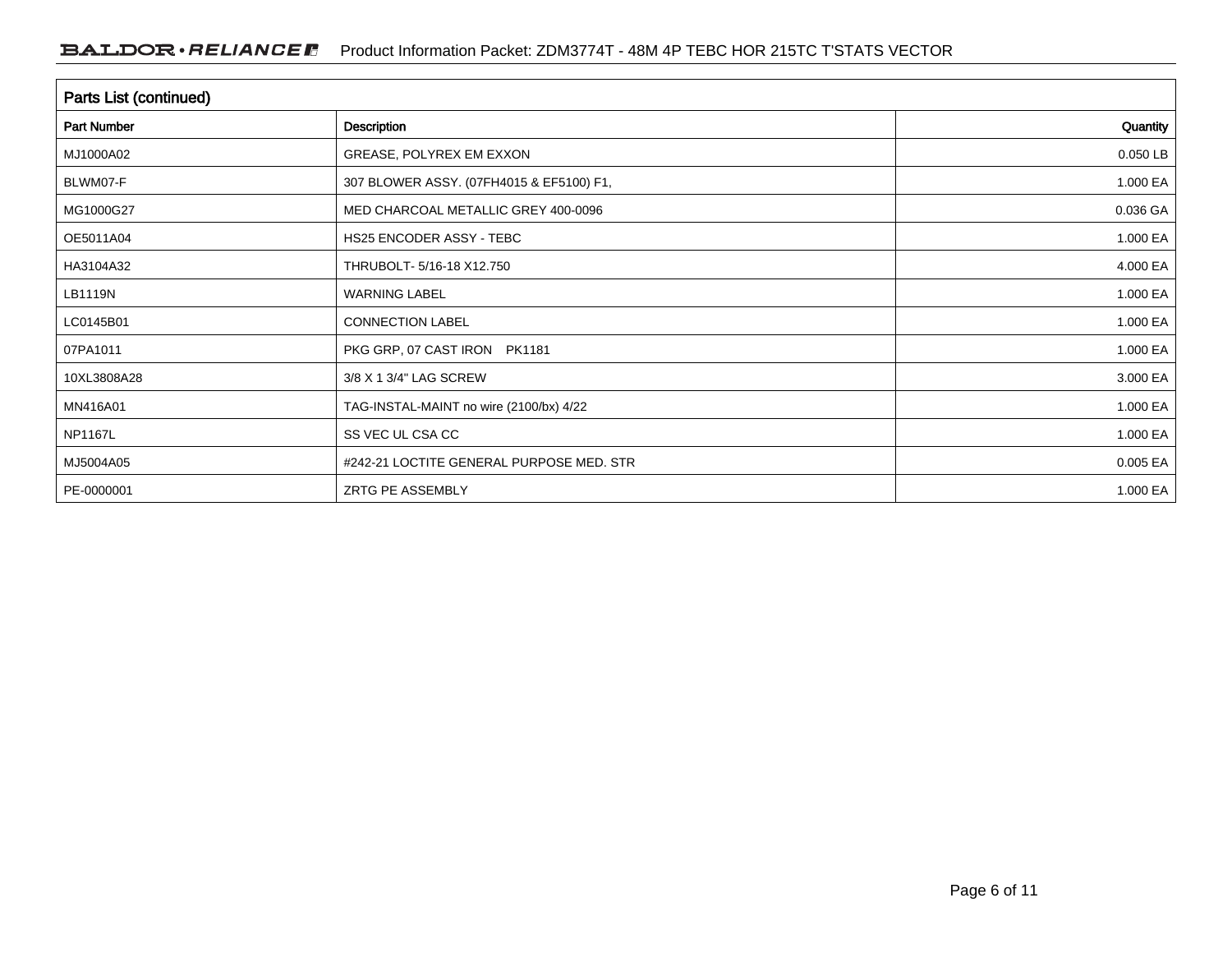#### **AC Induction Motor Performance Data**

Record # 23292Typical performance - not guaranteed values

| Winding: 07WGX776-R007<br><b>Type: 0748M</b> |                   |              | <b>Enclosure: TEBC</b>                          |                |
|----------------------------------------------|-------------------|--------------|-------------------------------------------------|----------------|
| <b>Nameplate Data</b>                        |                   |              | 460 V, 60 Hz:<br><b>High Voltage Connection</b> |                |
| <b>Rated Output (HP)</b>                     |                   | 10           | <b>Full Load Torque</b>                         | 29.8 LB-FT     |
| <b>Volts</b>                                 |                   | 230/460      | <b>Start Configuration</b>                      | direct on line |
| <b>Full Load Amps</b>                        |                   | 25/12.5      | <b>Breakdown Torque</b>                         | 87 LB-FT       |
| <b>R.P.M.</b>                                |                   | 1760         | <b>Pull-up Torque</b>                           | 51.9 LB-FT     |
| Hz                                           | 60 Phase          | 3            | <b>Locked-rotor Torque</b>                      | 57.5 LB-FT     |
| <b>NEMA Design Code</b>                      | A KVA Code        | н            | <b>Starting Current</b>                         | 88.5 A         |
| Service Factor (S.F.)                        |                   |              | <b>No-load Current</b>                          | 5.12A          |
| <b>NEMA Nom. Eff.</b>                        | 92.4 Power Factor | 82           | Line-line Res. @ 25°C                           | $0.973 \Omega$ |
| <b>Rating - Duty</b>                         |                   | 40C AMB-CONT | Temp. Rise @ Rated Load                         | $60^{\circ}$ C |
|                                              |                   |              | <b>Locked-rotor Power Factor</b>                | 35             |
|                                              |                   |              | Rotor inertia                                   | 1.18 LB-FT2    |

#### **Load Characteristics 460 V, 60 Hz, 10 HP**

| % of Rated Load     | 25   | 50   | 75   | 100  | 125  | 150  |
|---------------------|------|------|------|------|------|------|
| <b>Power Factor</b> | 44   | 67   | 78   | 82   | 84   | 85   |
| <b>Efficiency</b>   | 90   | 92.9 | 93.1 | 92.5 | 91.4 | 90.1 |
| <b>Speed</b>        | 1790 | 1781 | 1771 | 1762 | 1750 | 1739 |
| <b>Line amperes</b> | 5.84 | 7.52 | 9.75 | 12.3 | 15.2 | 18.3 |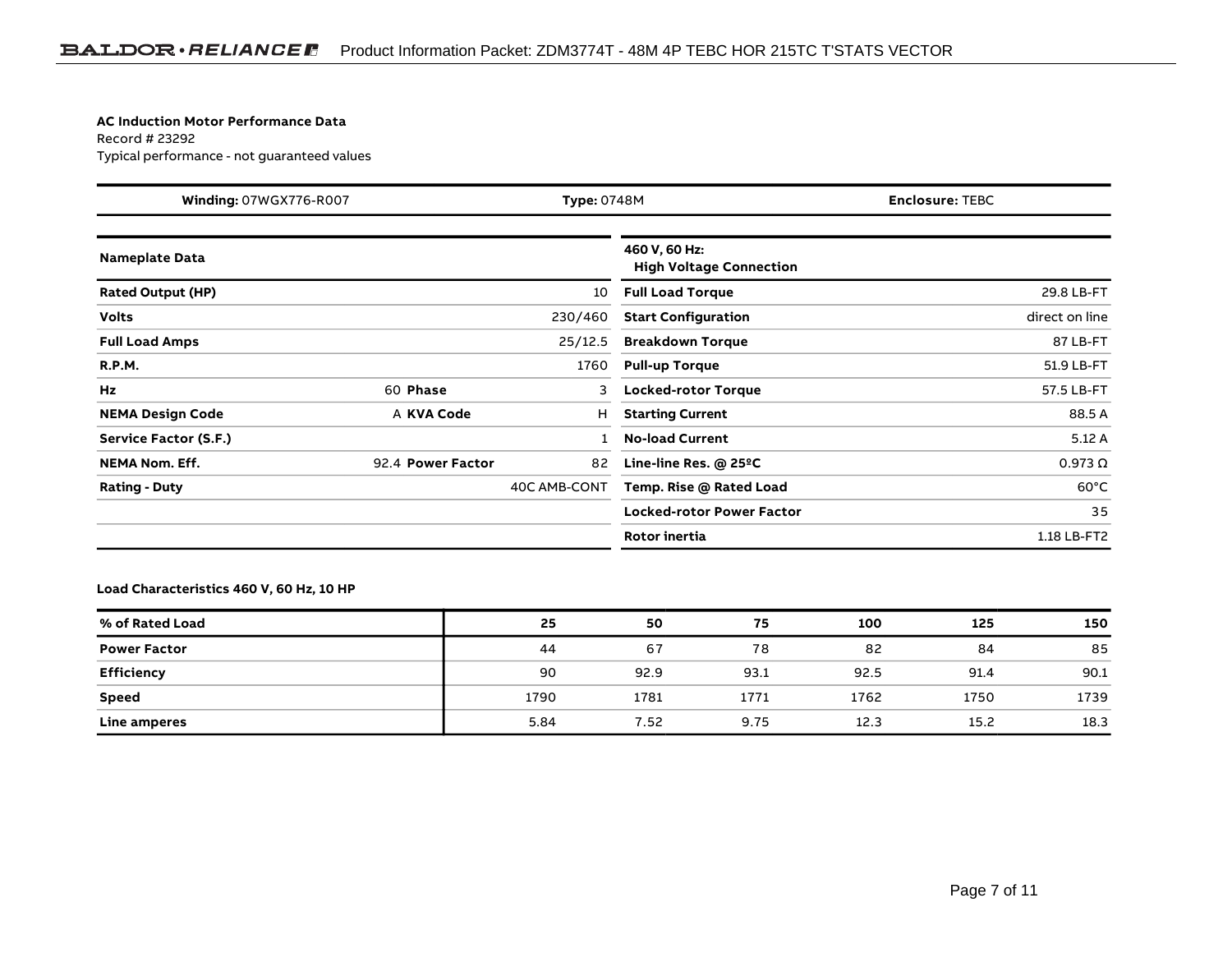

Performance Graph at 460V, 60Hz, 10.0HP Typical performance - Not guaranteed values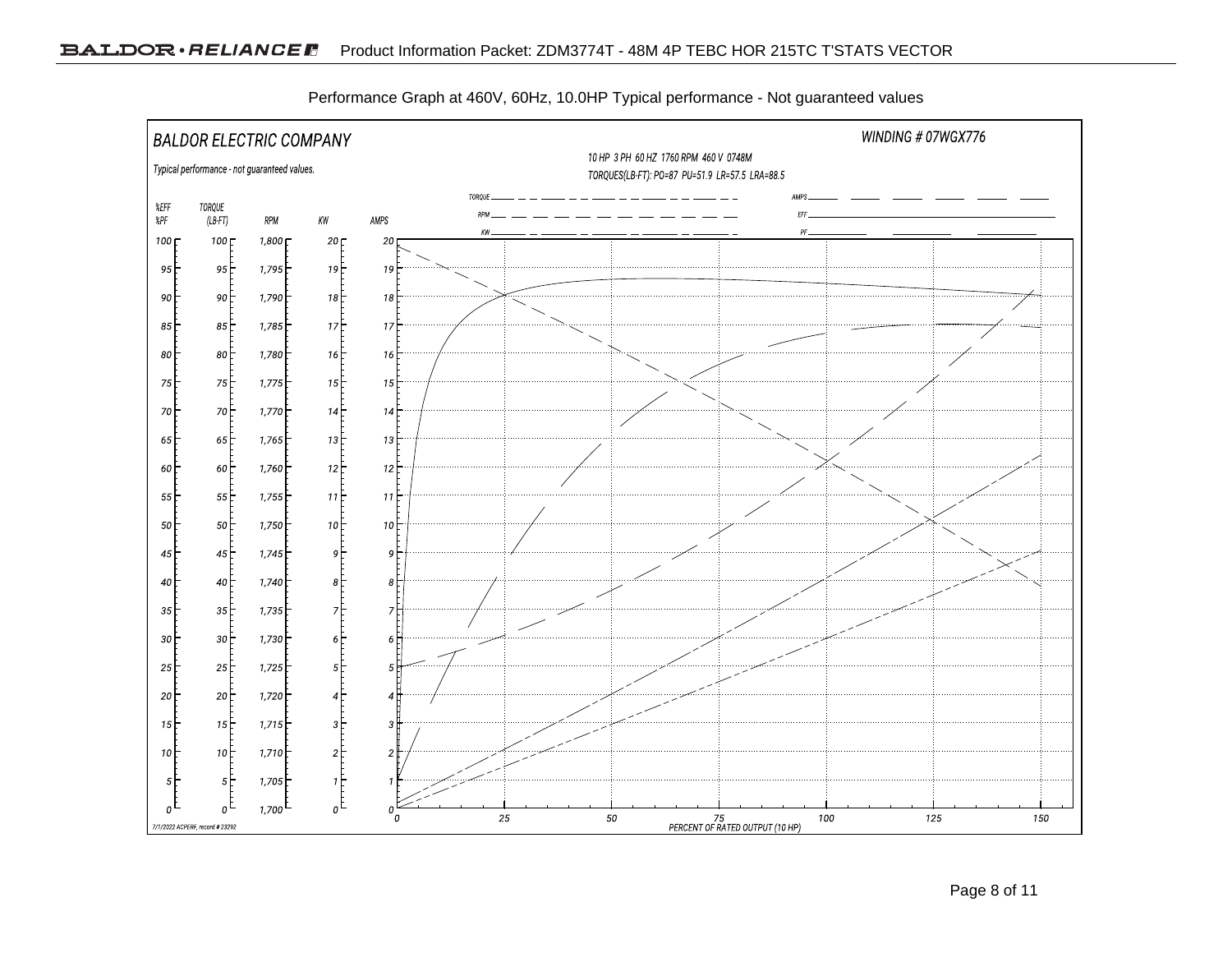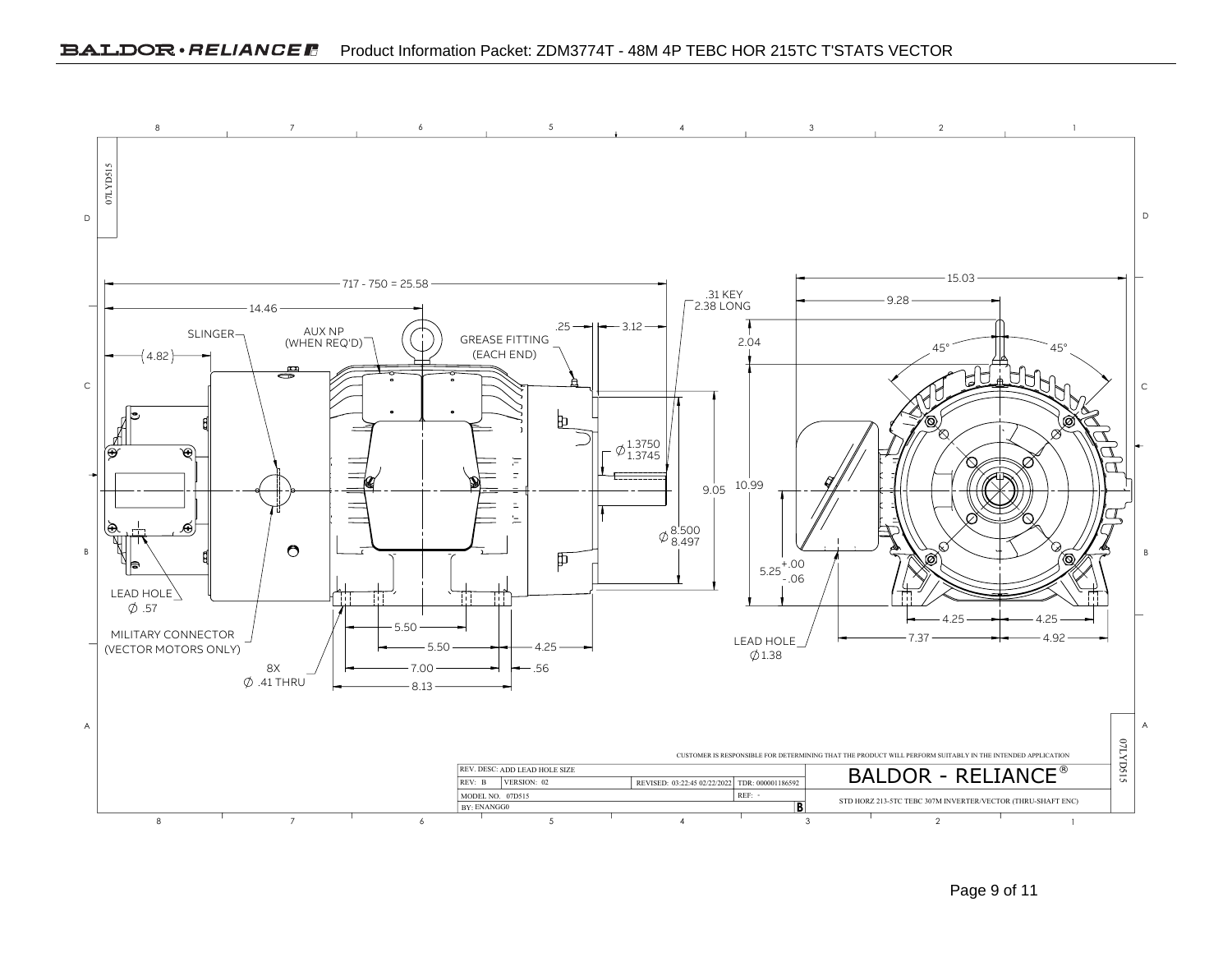